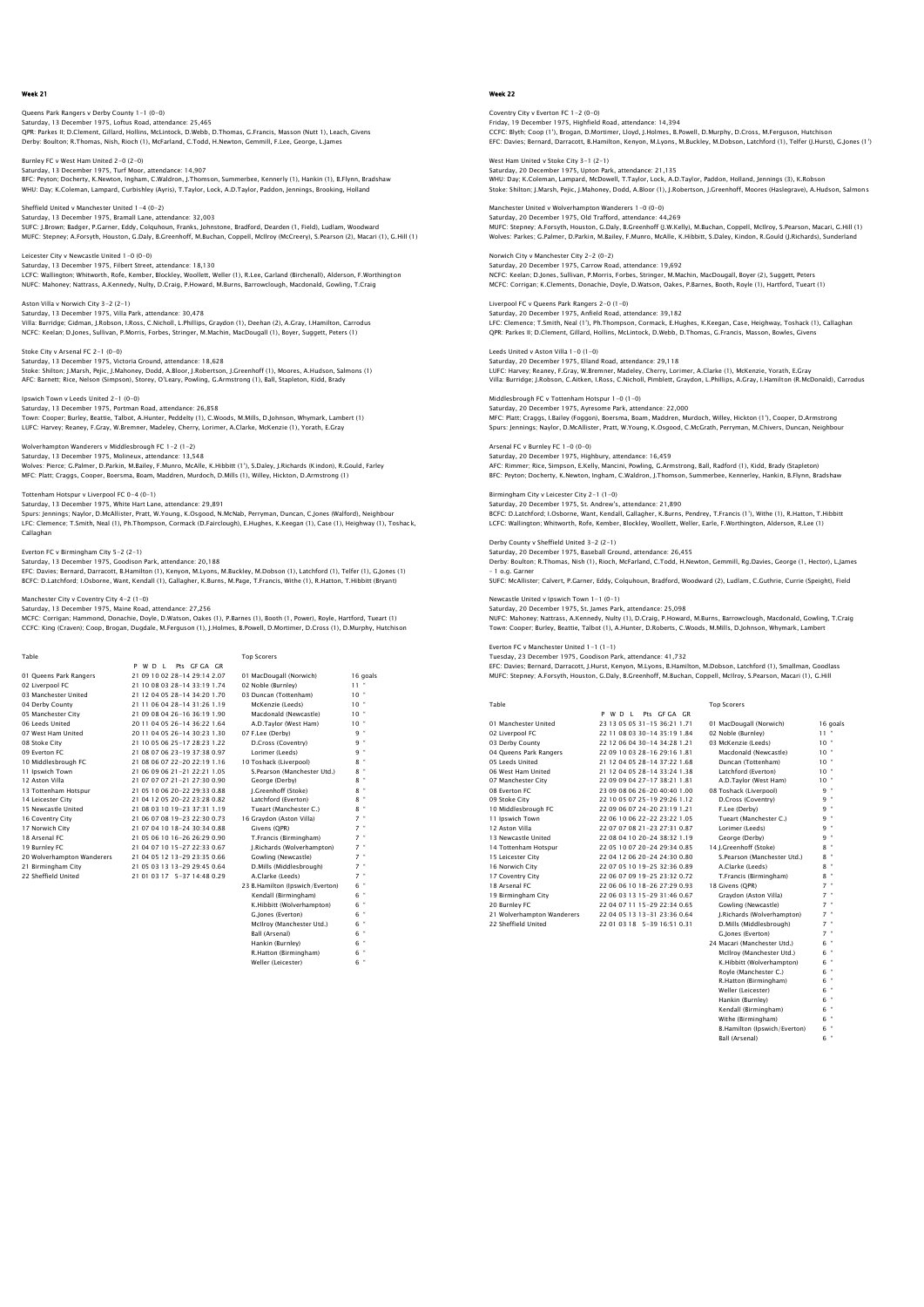## Sheffield United v Middlesbrough FC 1-1 (0-1) Friday, 26 December 1975, Bramall Lane, attendance: 28,538 SUFC: McAllister; Calvert (Cammack), P.Garner (1), Eddy, Colquhoun, Ludlam, McGeady, Bradford, C.Guthrie, Currie, Woodward MFC: Platt; Craggs, Cooper, Boersma, Boam, Maddren, Murdoch, D.Mills, Foggon (1, Brine), Willey, D.Armstrong

Tottenham Hotspur v Birmingham City 1–3 (0–2)<br>Friday, 26 December 1975, White Hart Lane, attendance: 21,657<br>Spurs: Jennings: Naylor, D.McAllister, Pratt, W.Young, K.Osgood, C.McGrath (C.Jones), Perryman, M.Chivers (1'), Du BCFC: D.Latchford; I.Osborne, Want, Kendall, Gallagher, K.Burns, Bryant, T.Francis (2), Withe (1), R.Hatton, T.Hibbitt

Leicester City v Derby County 2-1 (2-0) Friday, 26 December 1975, Filbert Street, attendance: 26,870 LCFC: Wallington; Whitworth, Rofe, Kember, Blockley, Woollett, Weller, R.Lee (1), Garland, Alderson, F.Worthington (1) Derby: Boulton; R.Thomas, P.Daniel, Rioch (Hector), McFarland, C.Todd, H.Newton, Gemmill, Rg.Davies, George, L.James (1)

Stoke City v Liverpool FC 1-1 (0-1) Friday, 26 December 1975, Victoria Ground, attendance: 32,092 Stoke: Shilton; J.Marsh, Pejic, J.Mahoney, K.Lewis, A.Bloor, J.Robertson, J.Greenhoff, Conroy, A.Hudson, Salmons (1)<br>LFC: Clemence; T.Smith, Neal, Ph.Thompson, Cormack (R.Kennedy), E.Hughes, K.Keegan, Case, Heighway, Tosha

Manchester City v Leeds United 0-1 (0-0) Friday, 26 December 1975, Maine Road, attendance: 48,077 MCFC: Corrigan; K.Clements, Donachie, Doyle, D.Watson, Oakes, P.Barnes (Power), Booth, Royle, Hartford, Tueart LUFC: Harvey; Reaney, F.Gray, W.Bremner, Madeley (1), Cherry, Lorimer, A.Clarke, McKenzie, Yorath, E.Gray

Ipswich Town v Arsenal FC 2-0 (1-0) Friday, 26 December 1975, Portman Road, attendance: 28,457 Town: Cooper; Burley, Beattie, Talbot, A.Hunter (1), Peddelty, C.Woods (1), M.Mills (R.Osborne), D.Johnson, Whymark, Lambert AFC: Rimmer; Rice, Storey, E.Kelly, O'Leary, Powling, G.Armstrong, Ball, Radford, Kidd, Brady

Wolverhampton Wanderers v Coventry City 0-1 (0-1) Friday, 26 December 1975, Molineux, attendance: 21,224 Wolves: Parkes; G.Palmer, D.Parkin, M.Bailey, F.Munro, McAlle, K.Hibbitt, S.Daley, Kindon, J.Richards, Sunderland CCFC: King; Coop, Brogan, Craven (1), Dugdale, J.Holmes, L.Cartwright, B.Powell, D.Cross, D.Murphy (A.P.Green), Hutchison

Burnley FC v Newcastle United 0-1 (0-0)<br>Friday 26 December 1075, Turf Moor, attendance: 22.458

Friday, 26 December 1975, Turf Moor, attendance: 22,458<br>BFC: Peyton; Docherty, K.Newton, Ingham, C.Waldron (Noble), J.Thomson, Summerbee, Kennerley, Hankin, B.Flynn, Bradshaw<br>NUFC: Mahoney; Nattrass, A.Kennedy, Nulty, D.Cr

Aston Villa v West Ham United 4-1 (2-1) Friday, 26 December 1975, Villa Park, attendance: 51,300

Villa: Burridge; Gidman, J.Robson, I.Ross, C.Nicholl, D.Mortimer, Graydon, Deehan (2), A.Gray (1), I.Hamilton (1), Carrodus<br>WHU: Day; K.Coleman, Lampard, McDowell, T.Taylor, Lock, A.D.Taylor, Paddon, Holland, Jennings (1),

### Queens Park Rangers v Norwich City 2-0 (1-0)

Friday, 26 December 1975, Loftus Road, attendance: 21,774<br>QPR: Parkes II; D.Clement, Gillard, Leach, McLintock, D.Webb, D.Thomas, G.Francis, Masson (1), Bowles (1), Givens<br>NCFC: Keelan; D.Jones, Sullivan, P.Morris, Forbes,

| Table                      |                              | <b>Top Scorers</b>          |            |
|----------------------------|------------------------------|-----------------------------|------------|
|                            | Pts GEGA GR<br>P W D I       |                             |            |
| 01 Liverpool FC            | 23 11 09 03 31-15 36:20 1.80 | 01 MacDougall (Norwich)     | 16 goals   |
| 02 Manchester United       | 23 13 05 05 31-15 36:21 1.71 | 02 Noble (Burnley)          | $11 -$     |
| 03 Queens Park Rangers     | 23 10 10 03 30-16 31:16 1.94 | 03 Latchford (Everton)      | $10 -$     |
| 04 Leeds United            | 22 13 04 05 30-14 38:22 1.73 | Toshack (Liverpool)         | $10 -$     |
| 05 Derby County            | 23 12 06 05 30-16 35:30 1.17 | Duncan (Tottenham)          | 10"        |
| 06 West Ham United         | 22 12 04 06 28-16 34:28 1.21 | Macdonald (Newcastle)       | $10 -$     |
| 07 Manchester City         | 23 09 09 05 27-19 38:22 1.73 | McKenzie (Leeds)            | 10"        |
| 08 Stoke City              | 23 10 06 07 26-20 30:27 1.11 | T.Francis (Birmingham)      | $10 -$     |
| 09 Everton EC              | 23 09 08 06 26-20 40:40 1.00 | A.D.Taylor (West Ham)       | 10"        |
| 10 Middlesbrough FC        | 23 09 07 07 25-21 24:20 1.20 | 10 F.Lee (Derby)            | q "        |
| 11 Ipswich Town            | 23 07 10 06 24-22 25:22 1.14 | D.Cross (Coventry)          | 9 "        |
| 12 Aston Villa             | 23 08 07 08 23-23 31:32 0.97 | George (Derby)              | <b>9</b> " |
| 13 Newcastle United        | 23 09 04 10 22-24 39:32 1.22 | Lorimer (Leeds)             | 9 "        |
| 14 Leicester City          | 23 05 12 06 22-24 26:31 0.84 | Tueart (Manchester C.)      | 9 "        |
| 15 Coventry City           | 23 07 07 09 21-25 24:32 0.75 | 15 I.Greenhoff (Stoke)      | $8 -$      |
| 16 Tottenham Hotspur       | 23 05 10 08 20-26 30:37 0.81 | A.Clarke (Leeds)            | $8$ "      |
| 17 Norwich City            | 23 07 05 11 19-27 32:38 0.84 | S.Pearson (Manchester Utd.) | $8 -$      |
| 18 Arsenal FC              | 23 06 06 11 18-28 27:31 0.87 | 18 Withe (Birmingham)       | $7$ "      |
| 19 Birmingham City         | 23 07 03 13 17-29 34:47 0.72 | Graydon (Aston Villa)       | $7$ "      |
| 20 Burnley FC              | 23 04 07 12 15-31 22:35 0.63 | Gowling (Newcastle)         | $7$ "      |
| 21 Wolverhampton Wanderers | 23 04 05 14 13-33 23:37 0.62 | I.Richards (Wolverhampton)  | $7$ "      |
| 22 Sheffield United        | 23 01 04 18 6-40 17:52 0.33  | Givens (OPR)                | $7$ "      |
|                            |                              | D.Mills (Middlesbrough)     | $7$ "      |
|                            |                              | G.lones (Everton            | $7$ "      |

#### Week 24

Middlesbrough FC v Everton FC 1–1 (0–1)<br>Saturday, 27 December 1975, Ayresome Park, attendance: 30,000<br>MFC: Platt; Craggs, Cooper, Boersma, Boam, Maddren (1), Murdoch, D.Mills, Foggon, Hickton, D.Armstronc EFC: Davies; Bernard, Darracott (J.McLaughlin), J.Hurst, Kenyon, M.Dobson, B.Hamilton, M.Dobson, Latchford (1), J.Pearson, G.Jones

Liverpool FC v Manchester City 1–0 (0–0)<br>Saturday, 27 December 1975, Anfield Road, attendance: 53,386<br>LFC: Clemence; T.Smith, Neal, Ph.Thompson, Cormack (1), E.Hughes, K.Keegan, Case, Heighway, Toshack, Callaghar MCFC: Corrigan; K.Clements, Donachie, Doyle, D.Watson, Oakes (G.Keegan), Power, Booth, Royle, Hartford, Tueart

Derby County v Aston Villa 2-0 (0-0) Saturday, 27 December 1975, Baseball Ground, attendance: 37,230 Derby: Boulton; R.Thomas, H.Newton, Macken, P.Daniel, C.Todd, S.Powell (1), Gemmill (1'), Rg.Davies, George, L.James Villa: Burridge; Gidman, J.Robson, I.Ross, C.Nicholl, D.Mortimer, Graydon, Deehan, A.Gray, I.Hamilton, Carrodus

Coventry City v Tottenham Hotspur 2-2 (1-1) Saturday, 27 December 1975, Highfield Road, attendance: 21,094 CCFC: King; Coop, Brogan, Craven, Dugdale, J.Holmes, B.Powell, L.Cartwright, D.Cross (1), A.P.Green, Hutchison (1)<br>Spurs: Jennings; Naylor, D.McAllister, Pratt, W.Young, K.Osgood, C.McGrath (C.Jones), Perryman, M.Chivers,

Leeds United v Leicester City 4-0 (1-0) Saturday, 27 December 1975, Elland Road, attendance: 45,139 LUFC: Harvey; Reaney (C.Harris), F.Gray, W.Bremner, Madeley, N.Hunter, Lorimer (1), A.Clarke (1), McKenzie (2), Cherry, E.Gray LCFC: Wallington; Whitworth, Rofe, Sammels, Blockley, Woollett, Weller, Alderson, Garland, R.Lee, F.Worthington West Ham United v Inswich Town 1-2 (0-0)

Saturday, 27 December 1975, Upton Park, attendance: 32,741 WHU: Day; K.Coleman (Curbishley), McDowell, Holland, T.Taylor (1'), Lock, A.D.Taylor, Paddon, Jennings, Brooking, K.Robson Town: Cooper; Burley, Beattie, Talbot, A.Hunter, Peddelty (1), C.Woods, M.Mills, Austin, Whymark, Lambert (1) Newcastle United v Sheffield United 1-1 (0-0)

Saturday, 27 December 1975, St. James Park, attendance: 30,370<br>NUFC: Mahoney, Nattrass, A.Kennedy, Nulty, D.Craig, P.Howard, Cassidy, Barrowclough, Macdonald (1), Gowling, T.Craig<br>SUFC: McAllister; Franks, P.Garner, Eddy,

Norwich City v Wolverhampton Wanderers 1-1 (0-1) Saturday, 27 December 1975, Carrow Road, attendance: 25,115<br>NCFC: Keelan; D.Jones, Sullivan, P.Morris, Forbes, Stringer, M.Machin, MacDougall, Boyer, Suggett, Peters (1)<br>Wolves: Parkes; Sunderland, D.Parkin, M.Bailey, M.Da

Arsenal FC v Queens Park Rangers 2-0 (0-0) Saturday, 27 December 1975, Highbury, attendance: 39,021<br>AFC: Rimmer; Rice, Nelson, Storey, O'Leary, Powling, G.Armstrong, Ball (1), Stapleton, Kidd (1), Brady<br>QPR: Parkes II; D.Clement, Gillard, Hollins, McLintock, D.Webb

Birmingham City v Stoke City 1-1 (1-1) Saturday, 27 December 1975, St. Andrew's, attendance: 37,166 BCFC: D.Latchford; I.Osborne, Want, Kendall, Gallagher, K.Burns, Bryant, T.Francis, Withe, R.Hatton (1), T.Hibbitt<br>Stoke: Shilton; J.Marsh, Pejic, J.Mahoney, K.Lewis, A.Bloor, J.Robertson, J.Greenhoff, Moores (1), A.Hudson

Manchester United v Burnley FC 2-1 (0-1) Saturday, 27 December 1975, Old Trafford, attendance: 59,726

MUFC: Stepney; A.Forsyth, Houston, G.Daly, B.Greenhoff, M.Buchan, Coppell, McIlroy (1), S.Pearson (McCreery), Macari (1), G.Hill BFC: Peyton; Docherty, K.Newton, D.Collins (Casper), C.Waldron, J.Thomson, Summerbee, W.Morgan, Hankin (1), B.Flynn, Bradshaw

| Table                      |                                | <b>Top Scorers</b>          |                 |
|----------------------------|--------------------------------|-----------------------------|-----------------|
|                            | Pts GEGA GR<br>P W D I         |                             |                 |
| 01 Liverpool FC            | 24 12 09 03 33-15 37:20 1.85   | 01 MacDougall (Norwich)     | 16 goals        |
| 02 Manchester United       | 24 14 05 05 33-15 38:22 1.73   | 02 McKenzie (Leeds)         | $12 -$          |
| 03 Leeds United            | 23 14 04 05 32-14 42:22 1.91   | Duncan (Tottenham)          | $12$ $*$        |
| 04 Derby County            | 24 13 06 05 32-16 37:30 1.23   | 03 Noble (Burnley)          | $11 -$          |
| 05 Oueens Park Rangers     | 24 10 10 04 30-18 31:18 1.72   | Latchford (Everton)         | $11 -$          |
| 06 West Ham United         | 23 12 04 07 28-18 35:30 1.17   | Macdonald (Newcastle)       | $11 -$          |
| 07 Manchester City         | 24 09 09 06 27-21 38:23 1.65   | 07 D.Cross (Coventry)       | $10^{-4}$       |
| 08 Stoke City              | 24 10 07 07 27-21 31:28 1.11   | Lorimer (Leeds)             | $10 -$          |
| 09 Everton EC              | 24 09 09 06 27-21 41:41 1.00   | Toshack (Liverpool)         | $10^{-4}$       |
| 10 Middlesbrough FC        | 24 09 08 07 26-22 25:21 1.19   | T.Francis (Birmingham)      | $10-10$         |
| 11 Ipswich Town            | 24 08 10 06 26-22 27:23 1.17   | A.D.Taylor (West Ham)       | 10 <sup>4</sup> |
| 12 Newcastle United        | 24 09 05 10 23-25 40:33 1.21   | 12 F.Lee (Derby)            | $9 -$           |
| 13 Aston Villa             | 24 08 07 09 23-25 31:34 0.91   | George (Derby)              | $9 -$           |
| 14 Coventry City           | 24 07 08 09 22-26 26:34 0.77   | Tueart (Manchester C.)      | $9 -$           |
| 15 Leicester City          | 24 05 12 07 22-26 26:35 0.74   | A.Clarke (Leeds)            | $9 -$           |
| 16 Tottenham Hotspur       | 24 05 11 08 21-27 32:39 0.82   | 16 I.Greenhoff (Stoke)      | $8 -$           |
| 17 Arsenal FC              | 24 07 06 11 20-28 29:31 0.94   | S.Pearson (Manchester Utd.) | $8 -$           |
| 18 Norwich City            | 24 07 06 11 20-28 33:39 0.85   | 18 Withe (Birmingham)       | $7 -$           |
| 19 Birmingham City         | 24 07 04 13 18-30 35:48 0.73   | R.Hatton (Birmingham)       | $7 -$           |
| 20 Burnley FC              | 24 04 07 13 15-33 23:37 0.62   | Macari (Manchester Utd.)    | $7 -$           |
| 21 Wolverhampton Wanderers | 24 04 06 14 14 - 34 24 38 0.63 | McIlrov (Manchester Utd.)   | $7 -$           |
| 22 Sheffield United        | 24 01 05 18 7-41 18:53 0.34    | Gravdon (Aston Villa)       | $7 -$           |
|                            |                                | Courting (Nouvearth)        | $7 -$           |

wcastle) **I.Richards (Wolverhampton) G.Jones (Everton)**  Givens (QPR) 7 " Hankin (Burnley) 7 " D.Mills (Middlesbrough) 7 " Ball (Arsenal)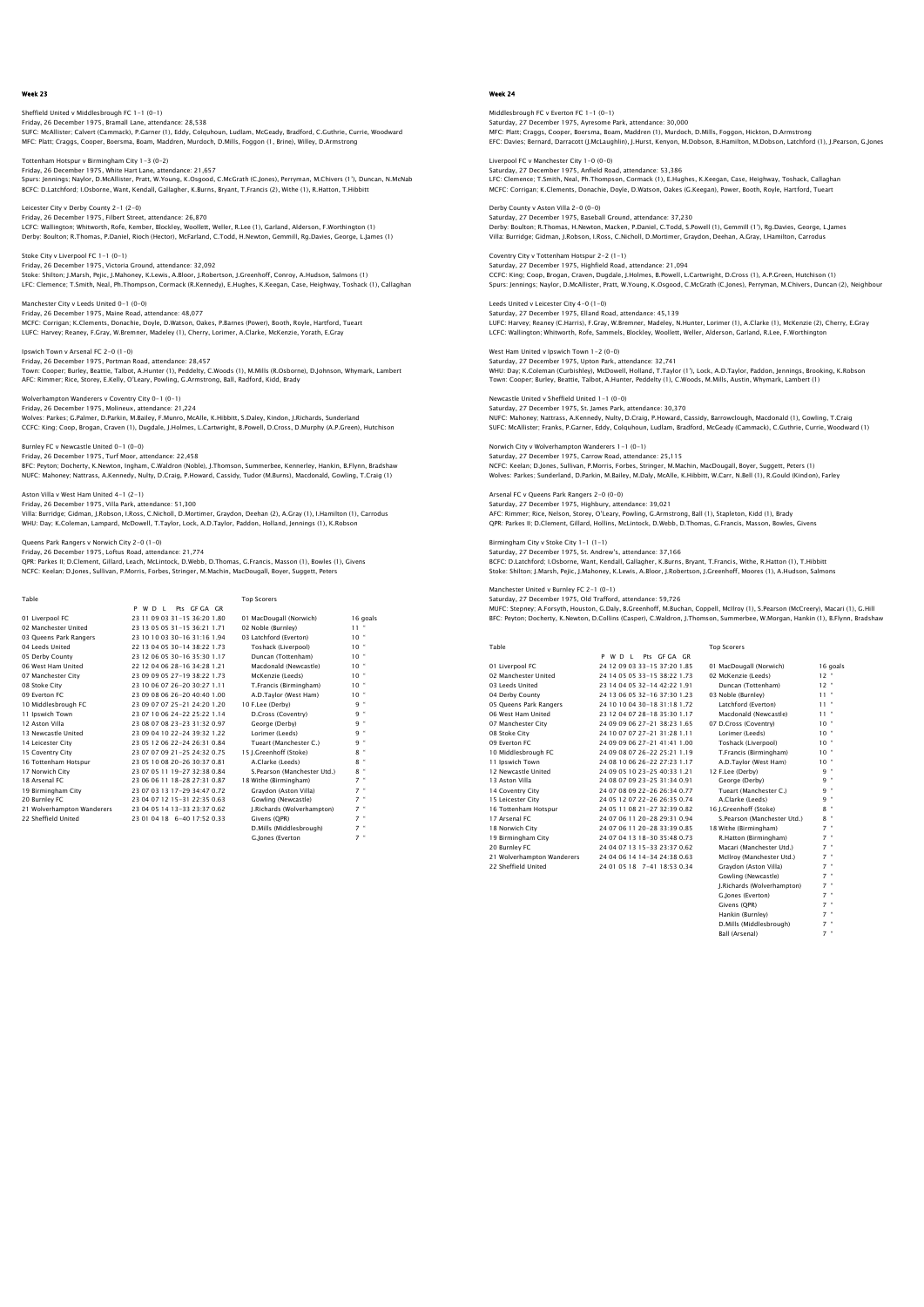Manchester United v Queens Park Rangers 2–1 (1–1)<br>Saturday, 10 January 1976, Old Trafford, attendance: 58,312<br>MUFC: Stepney; A.Forsyth, Houston, G.Daly, B.Greenhoff, M.Buchan, Coppell, McIlroy (1), S.Pearson, Macari, G.Hil QPR: Parkes II; D.Clement, Gillard, Hollins, McLintock, D.Webb, Leach, G.Francis, Masson, Bowles (Abbott), Givens (1)

Liverpool FC v Ipswich Town 3-3 (2-1) Saturday, 10 January 1976, Anfield Road, attendance: 40,547 LFC: Clemence; T.Smith, Neal, Ph.Thompson, R.Kennedy, E.Hughes, K.Keegan (2), Case (1), Heighway, Toshack, Callaghan Town: Cooper; Burley, Beattie, Talbot (C.Woods), A.Hunter, Peddelty, R.Osborne, M.Mills, D.Johnson, Whymark (2), Gates (1)

Birmingham City v Wolverhampton Wanderers 0-1 (0-0) Saturday, 10 January 1976, St. Andrew's, attendance: 28,552 BCFC: D.Latchford; R.Martin, Want, Calderwood, Gallagher, K.Burns, M.Page, T.Francis, Withe, R.Hatton, Styles<br>Wolves: Parkes; Sunderland, D.Parkin, M.Bailey, McAlle, W.Carr (1'), K.Hibbitt (Kindon), N.Bell, J.Richards, R.G

Arsenal FC v Aston Villa 0-0 Saturday, 10 January 1976, Highbury, attendance: 24,501 AFC: Rimmer; Rice, Nelson, Powling, O'Leary, Mancini, G.Armstrong, Ball, Stapleton, Kidd, Brady Villa: Burridge; Gidman, C.Aitken, I.Ross, C.Nicholl, L.Phillips, D.Mortimer, J.Robson, A.Gray, I.Hamilton, Carrodus

Coventry City v Sheffield United 1-0 (0-0) Saturday, 10 January 1976, Highfield Road, attendance: 13,796 CCFC: King; Coop, Brogan, Craven, Dugdale, J.Holmes, L.Cartwright (B.Powell), D.Murphy, D.Cross, A.P.Green (1), Hutchison SUFC: J.Brown; Franks, P.Garner, Bradford, Colquhoun, Eddy, Woodward, Ludlam, C.Guthrie, Currie, McGeady

Newcastle United v Everton FC 5-0 (2-0) Saturday, 10 January 1976, St. James Park, attendance: 32,076 NUFC: Mahoney; Nattrass (1), A.Kennedy, Nulty (1), Bird, P.Howard, M.Burns, Cassidy, Macdonald, Gowling (3), T.Craig EFC: Davies; Bernard, Darracott, J.Hurst, Kenyon, M.Lyons, B.Hamilton, M.Dobson, Latchford, J.Pearson, G.Jones (Connolly)

Middlesbrough FC v Manchester City 1-0 (1-0) Saturday, 10 January 1976, Ayresome Park, attendance: 23,000<br>MFC: Platt; Craggs, I.Bailey, Boersma, Boam, Maddren, Murdoch, D.Mills, Willey (Souness), Cooper, D.Armstrong (1)<br>MCFC: Corrigan; Barrett, Donachie, Doyle, D.Wat

Leeds United v Stoke City 2-0 (2-0)<br>Saturday, 10 January 1076, Elland Board, attandance: 36,006 Saturday, 10 January 1976, Elland Road, attendance: 36,906<br>LUFC: Harvey, Reaney, F.Gray (C.Harris), W.Bremner (1), Madeley, N.Hunter, Lorimer, A.Clarke, McKenzie (1), Yorath, Cherry<br>Stoke: Shilton; K.Lewis, Pejic, J.Mahone

Tottenham Hotspur v Derby County 3-2 (3-2)

Saturday, 10 January 1976, White Hart Lane, attendance: 28,085<br>Spurs: Jennings; Naylor, D.McAllister (1), Pratt, W.Young, K.Osgood, Coates, Perryman (1), M.Chivers, Duncan, Neighbour (1)<br>Derby: Boulton: R.Thomas, H.Newton,

## Norwich City v Burnley FC 3-1 (2-0)

Saturday, 10 January 1976, Carrow Road, attendance: 18,059<br>NCFC: Keelan; D.Jones, Sullivan, P.Morris, Forbes (1), Stringer, M.Machin, MacDougall, Boyer (1), Suggett, Peters (1)<br>BFC: Stevenson; Docherty, K.Newton (1), Ingha

West Ham United v Leicester City 1-1 (0-0)

Saturday, 10 January 1976, Upton Park, attendance: 24,615 WHU: Day; McDowell, Lampard, Holland, T.Taylor, Lock, A.D.Taylor (1), C.Best, Jennings, Brooking, Curbishley

LCFC: Wallington; Whitworth, Rofe, Kember, Blockley, Woollett, Weller, Alderson, Garland (Sammels), R.Lee (1), F.Worthington

| Table                      |                              | <b>Top Scorers</b>          |          |
|----------------------------|------------------------------|-----------------------------|----------|
|                            | P W D I<br>Pts GEGA GR       |                             |          |
| 01 Manchester United       | 25 15 05 05 35-15 40:23 1.74 | 01 MacDougall (Norwich)     | 16 goals |
| 02 Leeds United            | 24 15 04 05 34-14 44:22 2.00 | 02 McKenzie (Leeds)         | 13"      |
| 03 Liverpool FC            | 25 12 10 03 34-16 40:23 1.74 | 03 Duncan (Tottenham)       | $12$ $"$ |
| 04 Derby County            | 25 13 06 06 32-18 39:33 1.18 | 04 Noble (Burnley)          | $11 -$   |
| 05 Queens Park Rangers     | 25 10 10 05 30-20 32:20 1.60 | Latchford (Everton)         | $11 -$   |
| 06 West Ham United         | 24 12 05 07 29-19 36:31 1.16 | Macdonald (Newcastle)       | $11 -$   |
| 07 Middlesbrough FC        | 25 10 08 07 28-22 26:21 1.24 | A.D.Tavlor (West Ham)       | $11 -$   |
| 08 Manchester City         | 25 09 09 07 27-23 38:24 1.58 | 08 D.Cross (Coventry)       | 10"      |
| 09 Ipswich Town            | 25 08 11 06 27-23 30:26 1.15 | Lorimer (Leeds)             | $10 -$   |
| 10 Stoke City              | 25 10 07 08 27-23 31:30 1.03 | Gowling (Newcastle)         | 10"      |
| 11 Everton EC              | 25 09 09 07 27-23 41:46 0.89 | T.Francis (Birmingham)      | $10 -$   |
| 12 Newcastle United        | 25 10 05 10 25-25 45:33 1.36 | Toshack (Liverpool)         | $10 -$   |
| 13 Aston Villa             | 25 08 08 09 24-26 31:34 0.91 | 13 F.Lee (Derby)            | 9 "      |
| 14 Coventry City           | 25 08 08 09 24-26 27:34 0.79 | Tueart (Manchester C.)      | 9 "      |
| 15 Tottenham Hotspur       | 25 06 11 08 23-27 35:41 0.85 | George (Derby)              | 9 "      |
| 16 Leicester City          | 25 05 13 07 23-27 27:36 0.75 | A.Clarke (Leeds)            | 9 "      |
| 17 Norwich City            | 25 08 06 11 22-28 36:40 0.90 | 17 Givens (OPR)             | $8$ "    |
| 18 Arsenal FC              | 25 07 07 11 21-29 29:31 0.94 | S.Pearson (Manchester Utd.) | 8 "      |
| 19 Birmingham City         | 25 07 04 14 18-32 35:49 0.71 | J.Greenhoff (Stoke)         | $8$ "    |
| 20 Wolverhampton Wanderers | 25 05 06 14 16-34 25:38 0.66 | McIlrov (Manchester Utd.)   | $8 -$    |
| 21 Burnley FC              | 25 04 07 14 15-35 24:40 0.60 | 21 Whymark (Ipswich)        | $7$ "    |
| 22 Sheffield United        | 25 01 05 19 7-43 18:54 0.33  | Withe (Birmingham)          | $7 -$    |
|                            |                              | D.Mills (Middlesbrough)     | $7 -$    |
|                            |                              | Keegan (Liverpool)          | $7 -$    |
|                            |                              | <b>Ball (Arsenal)</b>       | $7$ "    |
|                            |                              | Hankin (Burnley)            | $7 -$    |
|                            |                              | G. lones (Everton)          | $7$ "    |
|                            |                              | Macari (Manchester Utd.)    | $7$ "    |

LRichards (Wolverhampton) Graydon (Aston Villa) Braydon (Birmingham)

### Week 26

Queens Park Rangers v Birmingham City 2–1 (2–0)<br>Saturday, 17 January 1976, Loftus Road, attendance: 16,759<br>QPR: Parkes II; D.Clement, Gillard, Hollins, McLintock, D.Webb, D.Thomas, Beck, Masson (2), Bowles, Givens BCFC: D.Latchford; R.Martin, Want, Kendall, Gallagher, K.Burns (Calderwood), M.Page, T.Francis (1), Withe, R.Hatton, Styles

Manchester City v West Ham United 3-0 (2-0) Saturday, 17 January 1976, Maine Road, attendance: 32,147 MCFC: Corrigan; Barrett, Donachie, Doyle, K.Clements, Oakes (1), Power, G.Keegan, Royle (2'), Hartford, P.Barnes WHU: Day; McDowell, Lampard, Holland, T.Taylor, Lock, A.D.Taylor (C.Best), Paddon, Jennings, Brooking, Curbishley

Ipswich Town v Coventry City 1-1 (1-1) Saturday, 17 January 1976, Portman Road, attendance: 23,516 Town: Cooper; Burley, Tibbott, Talbot, A.Hunter, Beattie, R.Osborne (1), M.Mills, D.Johnson, Whymark, Lambert (Gates) CCFC: King; Coop, Brogan, Craven, Dugdale, J.Holmes, B.Powell (Oakey), A.P.Green, D.Cross, D.Murphy (1), Hutchison

Everton FC v Norwich City 1-1 (0-0) Saturday, 17 January 1976, Goodison Park, attendance: 23,164 EFC: Lawson; Bernard, Darracott, M.Lyons, Kenyon, M.Buckley, B.Hamilton, M.Dobson (1), Latchford, J.Pearson (D.R.Jones), G.Jones<br>NCFC: Keelan; D.Jones, Sullivan, McGuire, Forbes, Stringer, M.Machin, MacDougall, Boyer (1),

Burnley FC v Derby County 1-2 (0-1) Saturday, 17 January 1976, Turf Moor, attendance: 21,082 BFC: Peyton; D.Scott, K.Newton, Ingham, C.Waldron, J.Thomson, Summerbee, B.Flynn, Kennerley, Fletcher (1), Noble Derby: Moseley; R.Thomas, Nish, Rioch, McFarland, C.Todd, S.Powell, Gemmill, F.Lee, George (1), L.James (1)

Saturday, 17 January 1976, St. James Park, attendance: 36,387<br>NUFC: Mahoney, Natrass, A.Kennedy, Nulty, Bird, P.Howard, M.Burns, Cassidy, Macdonald, Gowling (1, Barrowclough), T.Craig<br>Villa: Burridge; Gidman, C.Aitken, I.R – 1 o.g. Mahoney

Tottenham Hotspur v Manchester United 1–1 (0–1)<br>Saturday, 17 January 1976, White Hart Lane, attendance: 49,387<br>Spurs: Jennings; Naylor, D.McAllister, Pratt, W.Young, K.Osgood, Coates, Perryman, M.Chivers, Duncan (1), Neigh

Leicester City v Arsenal FC 2-1 (0-0) Saturday, 17 January 1976, Filbert Street, attendance: 21,331 LCFC: Wallington; Whitworth, Rofe, Kember, Blockley, Woollett, Weller, R.Lee (1), Garland, Alderson (1), F.Worthington AFC: Rimmer; Rice, Nelson, T.Ross (1), O'Leary, Mancini, G.Armstrong, Ball, Stapleton, Kidd, Brady

Wolverhampton Wanderers v Leeds United 1-1 (0-1) Saturday, 17 January 1976, Molineux, attendance: 34,925 Wolves: Parkes; G.Palmer (Kindon), D.Parkin, M.Bailey, McAlle, W.Carr, K.Hibbitt, F.Munro, N.Bell, R.Gould (1), J.Richards LUFC: Harvey; Reaney, F.Gray, W.Bremner, Madeley, N.Hunter, Lorimer, A.Clarke, McKenzie, Yorath, Cherry – 1 o.g. McAlle

Sheffield United v Liverpool FC 0-0 Saturday, 17 January 1976, Bramall Lane, attendance: 31,255<br>SUFC: J.Brown; Franks, P.Garner, S.Faulkner, Colquhoun, Ludlam, McGeady, Bradford, C.Guthrie, Currie, Woodward<br>LFC: Clemence; T.Smith, Neal, Ph.Thompson, R.Kenned

Stoke City v Middlesbrough FC 1-0 (0-0) Saturday, 17 January 1976, Victoria Ground, attendance: 21,009 Stoke: Shilton; Dodd, Pejic (J.D.Lumsden), J.Mahoney, D.Smith, A.Bloor, J.Robertson, J.Greenhoff, Moores (1), A.Hudson, Salmons<br>MFC: Platt; Craqqs, Cooper, Souness, Boam, Maddren, Brine, Boersma, Willey, Hickton, D.Armstro

West Ham United v Queens Park Rangers 1-0 (1-0)

Newcastle United v Aston Villa 1-1 (1-1)

Saturday, 24 January 1976, Upton Park, attendance: 26,677<br>WHU: Day; McDowell, Lampard, Holland, T.Taylor, K.Coleman, A.D.Taylor (1), Paddon, Brooking, Jennings, Orhar<br>QPR: Parkes II; D.Clement, Gillard, Hollins, McLintock

| Table                      |                              | <b>Top Scorers</b>           |            |
|----------------------------|------------------------------|------------------------------|------------|
|                            | P W D L Pts GF GA GR         |                              |            |
| 01 Manchester United       | 26 15 06 05 36-16 41:24 1.71 | 01 MacDougall (Norwich)      | 16 goals   |
| 02 Leeds United            | 25 15 05 05 35-15 45:23 1.96 | 02 McKenzie (Leeds)          | $13 -$     |
| 03 Liverpool FC            | 26 12 11 03 35-17 40:23 1.74 | Duncan (Tottenham)           | $13 -$     |
| 04 Derby County            | 26 14 06 06 34-18 41 34 1.21 | 04 A.D.Tavlor (West Ham)     | $12 -$     |
| 05 Queens Park Rangers     | 27 11 10 06 32-22 34:22 1.55 | 05 Macdonald (Newcastle)     | $11 -$     |
| 06 West Ham United         | 26 13 05 08 31-21 37:34 1.09 | Latchford (Everton)          | $11 -$     |
| 07 Manchester City         | 26 10 09 07 29-23 41:24 1.71 | Noble (Burnley)              | $11 -$     |
| 08 Stoke City              | 26 11 07 08 29-23 32:30 1.07 | T.Francis (Birmingham)       | $11 -$     |
| 09 Middlesbrough FC        | 26 10 08 08 28-24 26:22 1.18 | Gowling (Newcastle)          | $11 -$     |
| 10 Ipswich Town            | 26 08 12 06 28-24 31:27 1.15 | 10 George (Derby)            | $10^{-4}$  |
| 11 Everton EC              | 26 09 10 07 28-24 42:47 0.89 | Lorimer (Leeds)              | $10^{-4}$  |
| 12 Newcastle United        | 26 10 06 10 26-26 46:34 1.35 | D.Cross (Coventry)           | $10 -$     |
| 13 Aston Villa             | 26.08.09.09.25-27.32:35.0.91 | Toshack (Liverpool)          | $10^{-4}$  |
| 14 Coventry City           | 26.08.09.09.25-27.28:35.0.80 | 14 Tueart (Manchester C.)    | $9 -$      |
| 15 Leicester City          | 26 06 13 07 25-27 29:37 0.78 | A.Clarke (Leeds)             | $9 -$      |
| 16 Tottenham Hotspur       | 26 06 12 08 24-28 36:42 0.86 | F.Lee (Derby)                | $9 -$      |
| 17 Norwich City            | 26.08.07.11.23-29.37:41.0.90 | 17 Givens (OPR)              | $8 -$      |
| 18 Arsenal FC              | 26 07 07 12 21-31 30:33 0.91 | Rovie (Manchester C.)        | $8 -$      |
| 19 Birmingham City         | 26 07 04 15 18-34 36:51 0.71 | S.Pearson (Manchester Utd.)  | $8 -$      |
| 20 Wolverhampton Wanderers | 26 05 07 14 17-35 26:39 0.67 | I.Greenhoff (Stoke)          | $8 -$      |
| 21 Burnley FC              | 26 04 07 15 15-37 25:42 0.60 | McIlrov (Manchester Utd.)    | $8 -$      |
| 22 Sheffield United        | 26 01 06 19 8-44 18:54 0.33  | 22 Whymark (Ipswich)         | $7 -$      |
|                            |                              | Withe (Birmingham)           | $7 -$      |
|                            |                              | <b>Ball (Arsenal)</b>        | $7 -$      |
|                            |                              | Gravdon (Aston Villa)        | $7 -$      |
|                            |                              | $P_1$ is a distance of $P_2$ | <b>7 a</b> |

| 18 Arsenal FC              | 26 07 07 12 21-31 30:33 0.91 | Rovie (Manchester C.)       | 8 <sup>1</sup> |
|----------------------------|------------------------------|-----------------------------|----------------|
| 19 Birmingham City         | 26 07 04 15 18-34 36:51 0.71 | S.Pearson (Manchester Utd.) | 8              |
| 20 Wolverhampton Wanderers | 26 05 07 14 17-35 26:39 0.67 | I.Greenhoff (Stoke)         | 8.             |
| 21 Burnley FC              | 26 04 07 15 15-37 25:42 0.60 | McIlrov (Manchester Utd.)   | 8 '            |
| 22 Sheffield United        | 26 01 06 19 8-44 18:54 0.33  | 22 Whymark (Ipswich)        | 7 <sup>1</sup> |
|                            |                              | Withe (Birmingham)          | 7 <sup>1</sup> |
|                            |                              | Ball (Arsenal)              | 7 <sup>1</sup> |
|                            |                              | Graydon (Aston Villa)       | 7 <sup>1</sup> |
|                            |                              | R.Lee (Leicester)           | 7 <sup>1</sup> |
|                            |                              | Moores (Stoke)              | 7 <sup>1</sup> |
|                            |                              | D.Mills (Middlesbrough)     | 7 <sup>1</sup> |
|                            |                              | Hankin (Burnley)            | 7 <sup>1</sup> |
|                            |                              | Keegan (Liverpool)          | 7 <sup>1</sup> |
|                            |                              | R.Hatton (Birmingham)       | 7 <sup>1</sup> |
|                            |                              | Boyer (Norwich)             | 7 <sup>1</sup> |
|                            |                              | G.Jones (Everton)           | 7 <sup>1</sup> |
|                            |                              | I.Richards (Wolverhampton)  | 7 <sup>1</sup> |
|                            |                              | Macari (Manchester Utd.)    | $7$ .          |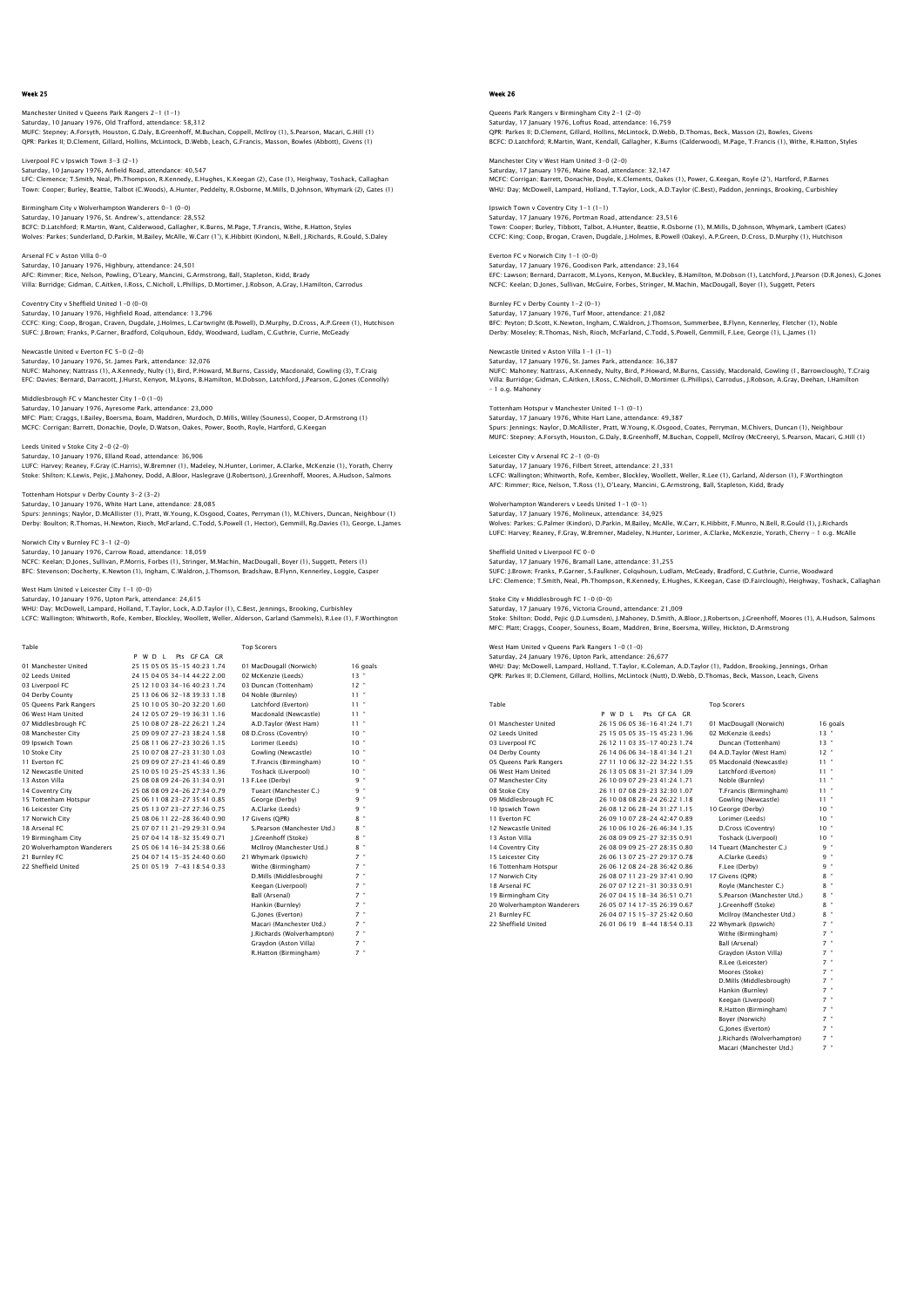Arsenal FC v Sheffield United 1–0 (0–0)<br>Saturday, 31 January 1976, Highbury, attendance: 14,477<br>AFC: Rimmer; Rice, Nelson (Rostron), T.Ross, Mancini, Powling, G.Armstrong, Ball, Stapleton, Kidd, Brady (1) SUFC: J.Brown; Franks, P.Garner, S.Faulkner, Colquhoun, Ludlam, McGeady, Bradford, C.Guthrie, Currie, Woodward

Leeds United v Norwich City 0-3 (0-1)<br>Saturday, 31 January 1976, Elland Road, attendance: 27,254<br>LUFC: Harvey: Reaney, F.Gray, Cherry, Madeley, N.Hunter, Lorimer (Jordan), A.Clarke, McKenzie, Yorath, E.Gray NCFC: Keelan; D.Jones, Sullivan, McGuire (1), Forbes, Stringer, M.Machin, MacDougall (2), Boyer, Suggett, Peters

Middlesbrough FC v Newcastle United 3-3 (1-0) Saturday, 31,000 Saturday, 31,000 Saturday, 31,000 Saturday, 31,000 MFC: Platt; Spraggon, I.Bailey, Souness, Boam, Maddren (1), Murdoch, Boersma, D.Mills (1), Cooper, D.Armstrong – 1 o.g. Keeley NUFC: Mahoney; Nattrass (1), A.Kennedy (1), Nulty, G.Keeley, P.Howard, Cassidy, M.Burns, Macdonald, Gowling (1), T.Craig

Everton FC v Burnley FC 2-3 (0-1) Saturday, 31 January 1976, Goodison Park, attendance: 21,389 EFC: Lawson; N.Robinson, Seargeant, M.Buckley, Kenyon, M.Lyons, B.Hamilton (2), M.Dobson, Latchford, Telfer, G.Jones<br>BFC: Peyton; D.Scott (1), K.Newton, Ingham, C.Waldron, J.Thomson, C.Morris, Noble (1), Fletcher, Rodaway,

Leicester City v Manchester City 1-0 (0-0) Saturday, 31 January 1976, Filbert Street, attendance: 21,723 LCFC: Wallington; Whitworth, Rofe, Kember, Blockley, Woollett, Weller, Alderson, Garland, R.Lee (1), F.Worthington MCFC: Corrigan; Barrett, Donachie, Doyle, D.Watson, Oakes (P.Barnes), Power, Booth, Royle, Hartford, Tueart

## Wolverhampton Wanderers v Stoke City 2-1 (1-0)

Saturday, 31 January 1976, Molineux, attendance: 24,960 Wolves: Parkes; N.Williams, D.Parkin, O'Hara, F.Munro, McAlle, Sunderland, W.Carr (1'), N.Bell (1), R.Gould, J.Richards Stoke: Shilton; J.Marsh, Bowers, J.Mahoney, Dodd, A.Bloor, J.Robertson (Haslegrave), Conroy (1), Moores, A.Hudson, Salmons

## Derby County v Coventry City 2-0 (0-0)

Saturday, 31 January 1976, Baseball Ground, attendance: 24,253 Derby: Moseley; R.Thomas, H.Newton, Rioch, McFarland, C.Todd, S.Powell, Gemmill, F.Lee (Rg.Davies), George (2'), L.James CCFC: King; Coop, Brogan, B.Powell, Dugdale, J.Holmes, L.Cartwright, A.P.Green, D.Cross, D.Murphy, Hutchison

## Manchester United v Birmingham City 3-1 (2-0)

Saturday, 31 January 1976, Old Trafford, attendance: 50,274<br>MUFC: Stepney; A.Forsyth (1), Houston, G.Daly, B.Greenhoff, M.Buchan, Coppell, McIlroy (1), S.Pearson (McCreery), Macari (1), G.Hill BCFC: D.Latchford; R.Martin, Styles, Kendall, Gallagher, K.Burns, M.Page, T.Francis, Withe (1), Calderwood, T.Hibbitt (R.Hatton)

#### West Ham United v Liverpool FC 0-4 (0-0)

Saturday, 31 January 1976, Upton Park, attendance: 26,741 WHU: Day; McDowell, Lampard, Holland, T.Taylor, K.Coleman, A.D.Taylor, Paddon, Jennings (K.Robson), Brooking, Orhan<br>LFC: Clemence; T.Smith, Neal, Ph.Thompson, R.Kennedy, E.Hughes, K.Keegan (1), Case, Heighway, Toshack (3),

#### Ipswich Town v Tottenham Hotspur 1-2 (0-1) Saturday, 31 January 1976, Portman Road, attendance: 24,072

Town: Cooper; Burley, M.Mills, Talbot (Gates), A.Hunter, Beattie, C.Woods, R.Osborne, D.Johnson (1), Whymark, Lambert<br>Spurs: Jennings; Walford, D.McAllister, Pratt, W.Young, K.Osgood (1'), Coates (1), Perryman, Duncan, C.J

#### Aston Villa v Queens Park Rangers 0-2 (0-0)

Saturday, 31 January 1976, Villa Park, attendance: 32,223 Villa: Burridge; Gidman, C.Aitken, I.Ross, C.Nicholl (Deehan), L.Phillips, Graydon, J.Robson, A.Gray, I.Hamilton, Carrodus QPR: Parkes II; D.Clement, Gillard, Hollins (1), McLintock, D.Webb, D.Thomas, G.Francis (1), Masson, Leach, Givens

| Table                      |                              | <b>Top Scorers</b>           |               |
|----------------------------|------------------------------|------------------------------|---------------|
|                            | Pts GEGA GR<br>P W D I       |                              |               |
| 01 Manchester United       | 27 16 06 05 38-16 44:25 1.76 | 01 MacDougall (Norwich)      | 18 goals      |
| 02 Liverpool FC            | 27 13 11 03 37-17 44:23 1.91 | 02 Toshack (Liverpool)       | $13 -$        |
| 03 Derby County            | 27 15 06 06 36-18 43:34 1.27 | Duncan (Tottenham)           | $13 -$        |
| 04 Leeds United            | 26 15 05 06 35-17 45:26 1.73 | McKenzie (Leeds)             | 13"           |
| 05 Queens Park Rangers     | 28 12 10 06 34-22 36:22 1.64 | 05 Gowling (Newcastle)       | $12$ "        |
| 06 West Ham United         | 27 13 05 09 31-23 37:38 0.97 | George (Derby)               | $12$ $"$      |
| 07 Manchester City         | 27 10 09 08 29-25 41:25 1.64 | Noble (Burnley)              | 12"           |
| 08 Middlesbrough FC        | 2710090829-2529251.16        | A.D.Taylor (West Ham)        | $12$ $"$      |
| 09 Stoke City              | 27 11 07 09 29-25 33:32 1.03 | 09 Macdonald (Newcastle)     | $11 -$        |
| 10 Ipswich Town            | 27 08 12 07 28-26 32:29 1.10 | T.Francis (Birmingham)       | $11 -$        |
| 11 Everton EC              | 27 09 10 08 28-26 44:50 0.88 | Latchford (Everton)          | $11 -$        |
| 12 Newcastle United        | 27 10 07 10 27-27 49:37 1.32 | 12 Lorimer (Leeds)           | $10 -$        |
| 13 Leicester City          | 27 07 13 07 27-27 30:37 0.81 | 13 McIlrov (Manchester Utd.) | 9 "           |
| 14 Tottenham Hotspur       | 27 07 12 08 26-28 38:43 0.88 | F.Lee (Derby)                | 9             |
| 15 Norwich City            | 27 09 07 11 25-29 40:41 0.98 | A.Clarke (Leeds)             | 9 "           |
| 16 Aston Villa             | 27 08 09 10 25-29 32:37 0.87 | Tueart (Manchester C.)       | $\alpha$<br>9 |
| 17 Coventry City           | 27 08 09 10 25-29 28:37 0.76 | 17 Withe (Birmingham)        | $8 -$         |
| 18 Arsenal FC              | 27 08 07 12 23-31 31:33 0.94 | Givens (OPR)                 | $8 -$         |
| 19 Wolverhampton Wanderers | 27 06 07 14 19-35 28:40 0.70 | Rovle (Manchester C.)        | $8$ "         |
| 20 Birmingham City         | 27 07 04 16 18-36 37:54 0.69 | B.Hamilton (Ipswich/Everton) | $8$ "         |
| 21 Burnley FC              | 27 05 07 15 17-37 28:44 0.64 | I.Greenhoff (Stoke)          | $8$ "         |
| 22 Sheffield United        | 27 01 06 20 8-46 18:55 0.33  | Keegan (Liverpool)           | $8$ "         |
|                            |                              | D.Mills (Middlesbrough)      | $8$ "         |
|                            |                              | S.Pearson (Manchester Utd.)  | 8 "           |
|                            |                              | Macari (Manchester Utd.)     | $8$ "         |
|                            |                              | R.Lee (Leicester)            | $8$ "         |
|                            |                              | 27 Hankin (Burnley)          | $7$ "         |
|                            |                              | Ball (Arsenal)               | $7 -$         |
|                            |                              | B.Hamilton (Ipswich/Everton) | $7$ "         |
|                            |                              | Moores (Stoke)               | $7$ "         |
|                            |                              | Bover (Norwich)              | $7$ "         |
|                            |                              | <b>D</b> Hatton (Rirmingham) | $7 -$         |

 Graydon (Aston Villa) 7 " G.Jones (Everton) 7 " **J.Richards (Wolverhampton)** whymark (Inswich)

## Week 28

Tottenham Hotspur v West Ham United 1–1 (0–0)<br>Saturday, 7 February 1976, White Hart Lane, attendance: 32,832<br>Spurs: Jennings: Naylor, D.McAllister, Pratt, W.Young, K.Osgood, Coates, Perryman, Duncan (1), C.Jones, Neighbour WHU: Day; K.Coleman, Lampard, Holland, T.Taylor, McGiven, A.D.Taylor, Paddon, Jennings, Brooking (1), K.Robson

Burnley FC v Ipswich Town 0-1 (0-0) Saturday, 7 February 1976, Turf Moor, attendance: 17,307 BFC: Peyton; D.Scott, K.Newton, Ingham, C.Waldron, J.Thomson, A.Morley, B.Flynn, Summerbee, Fletcher, Noble Town: Cooper; Burley, Beattie (1'), M.Mills, A.Hunter, Wark, C.Woods, R.Osborne, D.Johnson, Austin, Lambert

Liverpool FC v Leeds United 2-0 (1-0) eeds onted 2-6 (1-6)<br>uary 1976, Anfield Road, attendance: 54,525 LFC: Clemence; T.Smith, Neal, Ph.Thompson, R.Kennedy, E.Hughes, K.Keegan (1), Case, Heighway, Toshack (1, T.McDermott), Callaghan LUFC: Harvey; Reaney (B.Stevenson), F.Gray, Lorimer, Madeley, N.Hunter, McKenzie, A.Clarke, Jordan, Yorath, E.Gray

#### Sheffield United v Everton FC 0-0 day, 7 February 1976, Bramall Lane, attendance: 20,113

SUFC: J.Brown; Franks, P.Garner, J.Flynn, Colquhoun, Ludlam, McGeady, Bradford, Field, Currie (C.Guthrie), Woodward<br>EFC: Lawson; Darracott, Seargeant, M.Buckley, McNaught, M.Lyons, B.Hamilton, M.Dobson, J.Pearson, Telfer,

Coventry City v Manchester United 1–1 (1–0)<br>Saturday, 7 February 1976, Highfield Road, attendance: 33,821<br>CCFC: King: Coop, Brogan (L.Cartwright 1), Craven, Dugdale, J.Holmes, B.Powell, A.P.Green, D.Cross, D.Murphy, Hutchi

Saturday, 7 February 1976, Maine Road, attendance: 32,331 MCFC: Corrigan; K.Clements (Booth 1), Donachie, Doyle, D.Watson, Oakes, G.Keegan, P.Barnes, Royle, Hartford (1), Tueart Villa: Burridge; Gidman, J.Robson, I.Ross, L.Phillips, Overton, Graydon, Pimblett (Cowans), A.Gray (1), I.Hamilton, Carrodus Birmingham City v Middlesbrough FC 2-1 (0-0)

Saturday, 7 February 1976, St. Andrew's, attendance: 18,599 BCFC: D.Latchford; R.Martin, Bryant, Kendall (1), Gallagher, K.Burns, Emmanuel, T.Francis, M.Page, R.Hatton (1), G.Taylor MFC: Platt; Craggs, I.Bailey, Souness, Boam, Maddren, Murdoch (Hickton), D.Mills (1), Boersma, Cooper, D.Armstrong

## Stoke City v Leicester City 1-2 (1-1)

Manchester City v Aston Villa 2-1 (1-0)

Saturday, 7 February 1976, Victoria Ground, attendance: 21,001<br>Stoke: Shilton; J.Marsh, Pejic, J.Mahoney, Dodd, A.Bloor, Conroy (J.Robertson), J.Greenhoff, Moores (1), A.Hudson, Salmons<br>LCFC: Wallington; Whitworth, Rofe, K

Queens Park Rangers v Wolverhampton Wanderers 4-2 (2-1) Saturday, 7 February 1976, Loftus Road, attendance: 17,153 QPR: Parkes II; D.Clement, Gillard, Leach, Hollins, D.Webb, D.Thomas (1), G.Francis (1'), Masson, Bowles, Givens (2)<br>Wolves: Parkes; Sunderland, D.Parkin, K.Hibbitt, McAlle, W.Carr, O'Hara, F.Munro, N.Bell, R.Gould (2), J.

## Norwich City v Arsenal FC 3-1 (2-1)

Saturday, 7 February 1976, Carrow Road, attendance: 23,038<br>NCFC: Keelan; D.Jones, Sullivan, McGuire, Forbes, Stringer, M.Machin, MacDougall (1), Boyer, Suggett, Peters (2)<br>AFC: Rimmer; Rice, Storey, T.Ross, Mancini, Simpso

#### Newcastle United v Derby County 4-3 (1-0)

Saturday, 7 February 1976, St. James Park, attendance: 44,488 NUFC: Mahoney; Nattrass, A.Kennedy, Nulty (1), G.Keeley, P.Howard, M.Burns, D.Craig, Macdonald (1), Gowling, T.Craig (1') – o.g. Todd Derby: Moseley; R.Thomas, Nish, Rioch (1), McFarland, C.Todd, S.Powell (1), Gemmill, F.Lee (Rg.Davies), George (1), L.James

| Table                      |                                | <b>Top Scorers</b>           |                 |
|----------------------------|--------------------------------|------------------------------|-----------------|
|                            | P W D I<br>Pts GE GA GR        |                              |                 |
| 01 Liverpool FC            | 28 14 11 03 39-17 46:23 2.00   | 01 MacDougall (Norwich)      | 19 goals        |
| 02 Manchester United       | 28 16 07 05 39-17 45:26 1.73   | 02 Toshack (Liverpool)       | $14 -$          |
| 03 Queens Park Rangers     | 29 13 10 06 36-22 40:24 1.67   | Duncan (Tottenham)           | $14 -$          |
| 04 Derby County            | 28 15 06 07 36-20 46:38 1.21   | 04 George (Derby)            | $13 -$          |
| 05 Leeds United            | 27 15 05 07 35-19 45:28 1.61   | McKenzie (Leeds)             | $13 -$          |
| 06 West Ham United         | 28 13 06 09 32-24 38:39 0.97   | 06 Macdonald (Newcastle)     | $12 -$          |
| 07 Manchester City         | 28 11 09 08 31 - 25 43:26 1.65 | Noble (Burnley)              | $12 -$          |
| 08 Ipswich Town            | 28 09 12 07 30-26 33:29 1.14   | Gowling (Newcastle)          | $12 -$          |
| 09 Newcastle United        | 28 11 07 10 29-27 53:40 1.33   | A.D.Tavlor (West Ham)        | $12 -$          |
| 10 Middlesbrough FC        | 28 10 09 09 29-27 30:27 1.11   | 10 T.Francis (Birmingham)    | $11 -$          |
| 11 Stoke City              | 28 11 07 10 29-27 34:34 1.00   | Latchford (Everton)          | $11 -$          |
| 12 Everton EC              | 28 09 11 08 29-27 44:50 0.88   | 12 Lorimer (Leeds)           | $10^{-4}$       |
| 13 Leicester City          | 28 08 13 07 29-27 32:38 0.84   | Givens (OPR)                 | $10^{-4}$       |
| 14 Norwich City            | 28 10 07 11 27-29 43:42 1.02   | D.Cross (Coventry)           | 10 <sup>4</sup> |
| 15 Tottenham Hotspur       | 28 07 13 08 27-29 39:44 0.89   | 15 McIlroy (Manchester Utd.) | $9 -$           |
| 16 Coventry City           | 28 08 10 10 26-30 29:38 0.76   | R.Lee (Leicester)            | $9 -$           |
| 17 Aston Villa             | 28 08 09 11 25-31 33:39 0.85   | Tueart (Manchester C.)       | $9 -$           |
| 18 Arsenal FC              | 28 08 07 13 23-33 32:36 0.89   | D.Mills (Middlesbrough)      | $9 -$           |
| 19 Birmingham City         | 28 08 04 16 20-36 39:55 0.71   | Macari (Manchester Utd.)     | $q$ =           |
| 20 Wolverhampton Wanderers | 28 06 07 15 19-37 30:44 0.68   | Keegan (Liverpool)           | $9 -$           |
| 21 Burnley FC              | 28 05 07 16 17-39 28:45 0.62   | F.Lee (Derby)                | q =             |
|                            |                                |                              |                 |

28 15 06 07 36-20 46:38 1.21 04 George (Derby) 13 "<br>27 15 05 07 35-19 45:28 1.61 McKenzie (Leeds) 13 "<br>28 13 06 09 32-24 38:39 0.97 06 Macdonald (Newcastle) 12 "<br>28 11 09 08 31-25 43:26 1.65 Noble (Burnley) 12 " 28 09 12 07 30-26 33:29 1.14 Gowling (Newcastle) 12<br>28 11 07 10 29-27 53:40 1.33 A.D.Tavlor (West Ham) 12 12 1 1 07 10 29-27 33:40 1.33 A.D.Taylor (West Ham) 12<br>
28 10 09 09 29-27 34:34 1.00 Latchford (Ermingham) 11 1<br>
28 09 11 08 29-27 44:50 0.88 12 Lorimer (Leeds) 10<br>
10 "<br>
28 09 11 08 29-27 44:50 0.88 12 Lorimer (Leeds) 10 28 10 07 11 27-29 43:42 1.02 D.Cross (Coventry) 10<br>28 07 13 08 27-29 39:44 0.89 15 McIlroy (Manchester Litd.) 9 21 Burnley FC 28 05 07 16 17-39 28:45 0.62 F.Lee (Derby) 9 " 22 Sheffield United 28 01 07 20 9-47 18:55 0.33 A.Clarke (Leeds) 9 " Reegan (Liverpool)<br>23 M.Clarke (Leeds)<br>3 Withe (Birmingham) Royle (Manchester C.) R.Hatton (Birmingham) S.Pearson (Manchester Utd.) Peters (Norwich) 8 " B.Hamilton (Ipswich/Everton) 8 " J.Greenhoff (Stoke) 8 " Moores (Stoke) 31 Hankin (Burnley) Boyer (Norwich) 7 " Ball (Arsenal) 7 " .<br>T.Craig (Newcastle)

Kidd (Arsenal)<br>Kendall (Rirmingham) Kendall (Birmingham) 7 " J.Richards (Wolverhampton) 7 " B.Hamilton (Ipswich/Everton) 7 " Nulty (Newcastle) 7 " Graydon (Aston Villa)

G.Jones (Everton) .<br>wmark (Ipswich)